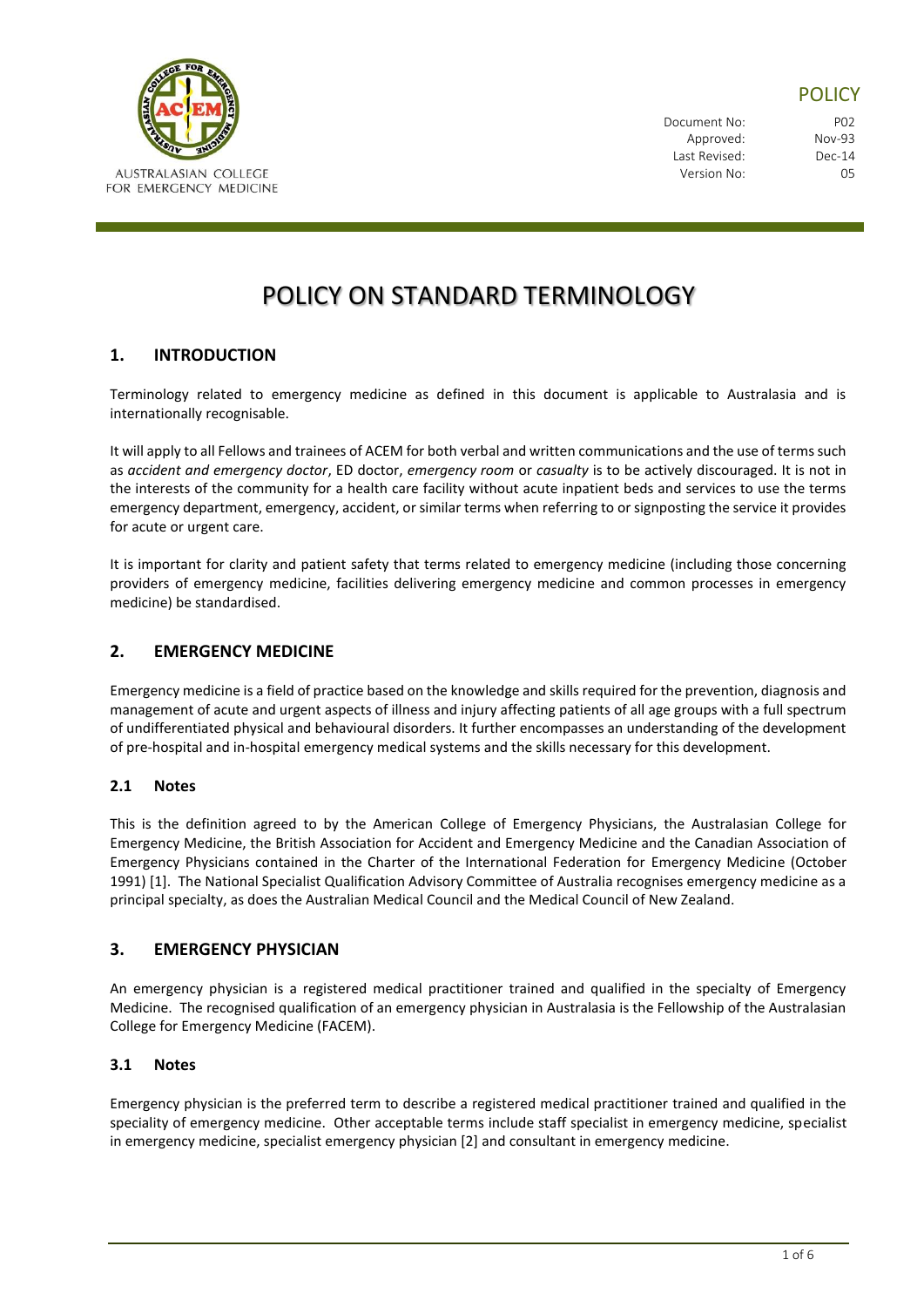Junior medical staff are identified by their role in the Department of Emergency Medicine e.g. registrar in emergency medicine, resident in emergency medicine. Junior staff undergoing medical training for Fellowship of ACEM can be further identified by their stage of training e.g. basic trainee in emergency medicine, advanced trainee in emergency medicine.

## **4. DEPARTMENT OF EMERGENCY MEDICINE**

A Department of Emergency Medicine is the pyramidal structure for medical staff within a hospital that is responsible for the provision of medical care, management, teaching and research in emergency medicine.

## **4.1 Notes**

The director of a Department of Emergency Medicine is known as Director of Emergency Medicine.

The Director of Emergency Medicine has overall clinical and administrative responsibility for all patients in the Emergency Department as per ACEM *Statement on Responsibility for Care in the Emergency Department (S18)* [3]. All staff in the department are responsible to the director on operational and clinical matters. This does not preclude policy and ethical responsibility which multidisciplinary team members have to others in the hospital.

## **5. EMERGENCY DEPARTMENT**

An Emergency Department is a dedicated hospital based facility specifically designed and staffed to provide 24 hour emergency care. An Emergency Department cannot operate in isolation and must be part of an integrated health delivery system within a hospital both operationally and structurally. The minimum standards for the four levels of emergency department are defined in ACEM *Statement on the Delineation of Emergency Departments (S12)* [4].

## **5.1 Notes**

Emergency care is provided by a wide range of facilities and providers from remote nurse run clinics, general practices, ambulance services, retrieval services, through to Emergency Departments.

To be designated and signposted as an 'Emergency Department' requires the facility to meet the minimum standards set in S12. Emergency Departments and community based Emergency Care Providers should be part of an Emergency Medicine Network that provides specialist support, advice and training to non-specialist providers of Emergency Care (refer to ACEM *Statement on Rural Emergency Medicine (S27)* [5].

As Set out in *ACEM Statement on the Delineation of EDs (S12)* [4], the minimum standards required to be called an Emergency Department are:

- must operate structurally and functionally within a hospital
- 24 hour dedicated nursing staff with a dedicated Nurse Unit Manager or equivalent
- daily rostered medical staff and 24 hours a day, seven days a week access to medical staff after hours
- dedicated facilities to manage emergency presentations
- co-located dedicated resuscitation area with appropriate equipment to provide advanced paediatric, adult and
- trauma life support prior to transfer to definitive care
- 24 hour access to blood products
- 24 hour access to laboratory and radiology services
- 24 hour access to specialty care or advice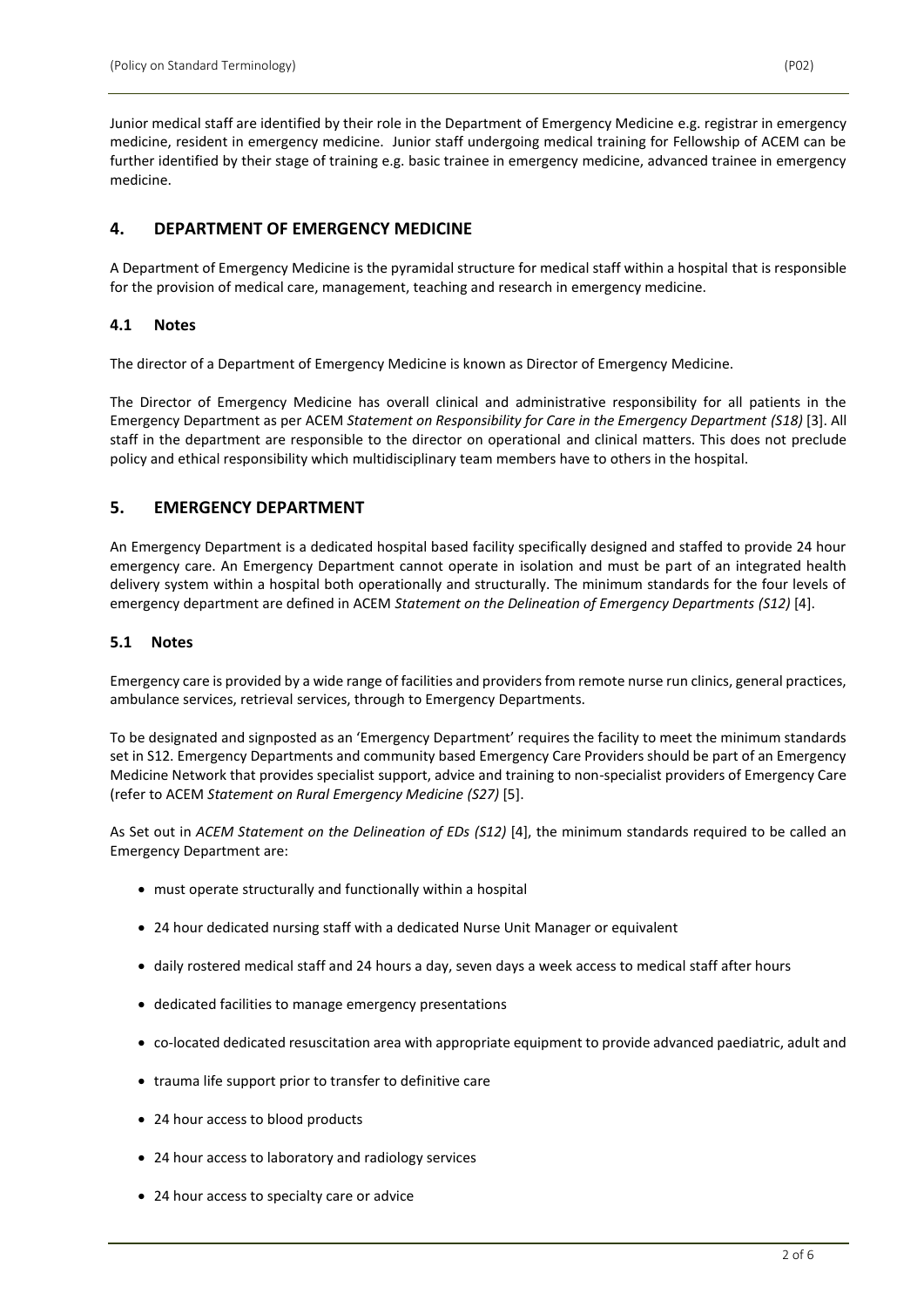- 24 hour access to retrieval services, as appropriate
- If there are no emergency specialists (Fellows of ACEM (FACEMs)) on staff then the Emergency Department must be part of an Emergency Medicine Network.

There are 4 levels of standards for Emergency Departments, Level 1 (an ED providing an emergency medicine service in a rural hospital) through to Level 4 (an ED providing an emergency medicine service in a tertiary or major referral hospital)

In some established urban emergency medicine networks, there are Emergency Departments that operate during limited hours. These are still considered Emergency Departments if local arrangements direct patients to another Emergency Department of the same or higher level when they are closed.

## **6. NETWORKS**

## **6.1 Emergency Medicine Networks**

An emergency medicine network is comprised of a Level 1 (large, multifunctional tertiary or major referral) or Level 2 (major regional, metropolitan or urban) hospital providing outreach services to non-specialist providers of emergency care in other medical settings.

## **6.2 Emergency Medicine Training Network**

An emergency medicine training network is defined as a group of hospitals that have formally agreed to a coordinated education and training program for emergency medicine trainees. Each hospital within the network must individually satisfy the mandatory criteria for accreditation. For detailed criteria and network requirements, please refer to *ACEM Accreditation Guidelines ACO1* [6]*.* 

## **7. STANDARD TERMINOLOGY FOR EMERGENCY DEPARTMENT PROCESS**

## **7.1 Arrival Time**

The first recorded time of contact between the patient and the Emergency Department staff. A recording accuracy to within the nearest minute is appropriate. There should be no delay between the physical arrival in the ED of a patient who is seeking care and their first contact with staff.

## **7.2 Waiting Time**

This is the difference between arrival time and time of initial medical assessment and treatment. A recording accuracy to within the nearest minute is appropriate.

## **7.3 Time of Medical Assessment and Treatment / Time of Clinical Care Commencement**

#### **7.3.1 Time of Medical Assessment and Treatment**

Although important assessment and treatment may occur during the triage process, this time represents the start of the care for which the patient presented. A recording accuracy to within the nearest minute is appropriate. Usually it is the time of first contact between the patient and the doctor initially responsible for their care, often recorded as "time seen by doctor". Where a patient in the ED has contact exclusively with nursing staff acting under the clinical supervision of a doctor, it is the time of first nursing contact, often recorded as "time seen by nurse". Where a patient is treated according to a documented, problems specific, clinical pathway, protocol, or guideline approved by the Director of Emergency Medicine, it is the earliest time of contact between the patient and staff implementing this protocol. This is often recorded as the earlier of "time seen by nurse" or "time seen by doctor".

#### **7.3.2 Time of Clinical Care Commencement**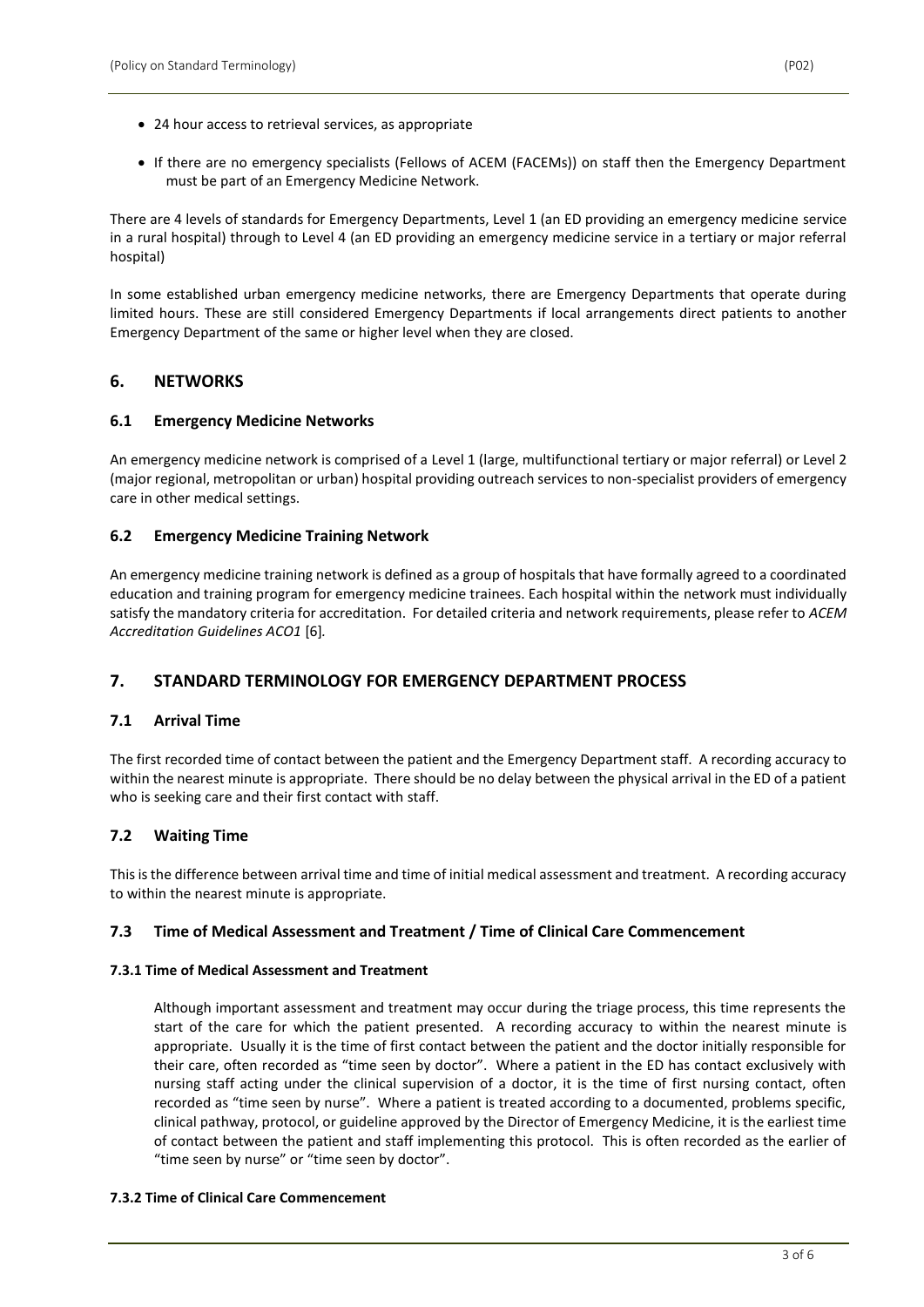#### **7.4 Assessment and Treatment Time**

This is the difference between the time of initial medical assessment and treatment and ready for departure time. A recording accuracy to within the nearest minute is appropriate.

#### **7.5 Inpatient Bed Request Time**

This represents the time when a formal request is made to obtain an inpatient bed for a patient requiring admission to hospital. This time is significantly more subjective than arrival time or departure time, but maybe useful in a single hospital setting for comparative purposes. Different hospital systems collect this time in different ways and it may be before or after the Ready for Departure Time.

#### **7.6 Ready for Departure Time**

This represents the time when, in the opinion of the treating doctor, no further emergency medicine care is necessary. This time is significantly more subjective than arrival time or departure time, but maybe useful in a single hospital setting for comparative purposes.

#### **7.7 Admission Delay Time**

This is the difference between the ready for departure time and the departure time for patients who are admitted to hospital, die in the Emergency Department, or are transferred to another hospital for admission. This time is significantly more subjective than waiting time or assessment and treatment time, but maybe useful in a single hospital setting for comparative purposes.

#### **7.8 Departure Time**

This is the time the patient physically leaves the Emergency Department, representing the end of the episode of emergency treatment. This includes patients who are discharged home, transferred to another hospital, die in the Emergency Department, are transferred to another part of the hospital for definitive care, or are admitted to a ward, including an observation ward which may be located in the ED. It does not include patients sent to another area for treatment when return to the Emergency Department is expected, nor does it include patients statistically admitted to beds within the Emergency Department but still receiving care from the same staff. Accuracy to within the nearest minute is appropriate.

## **7.9 Patient Care Time**

This is the difference between the Time of Medical Assessment and Treatment and the Departure time. It represents the time for which the patient receives medical care from Emergency Department staff. A recording accuracy to within the nearest minute is appropriate.

## **7.10 Total ED Time**

This is the difference between the arrival time and departure time. A recording accuracy to within the nearest minute is appropriate.

## **7.11 Access Block**

This refers to the percentage of patients who were admitted or planned for admission but discharged from the emergency department (ED) without reaching an inpatient bed, transferred to another hospital for admission, or died in the ED whose total ED time exceeded 8 hours, during the 6 month time period.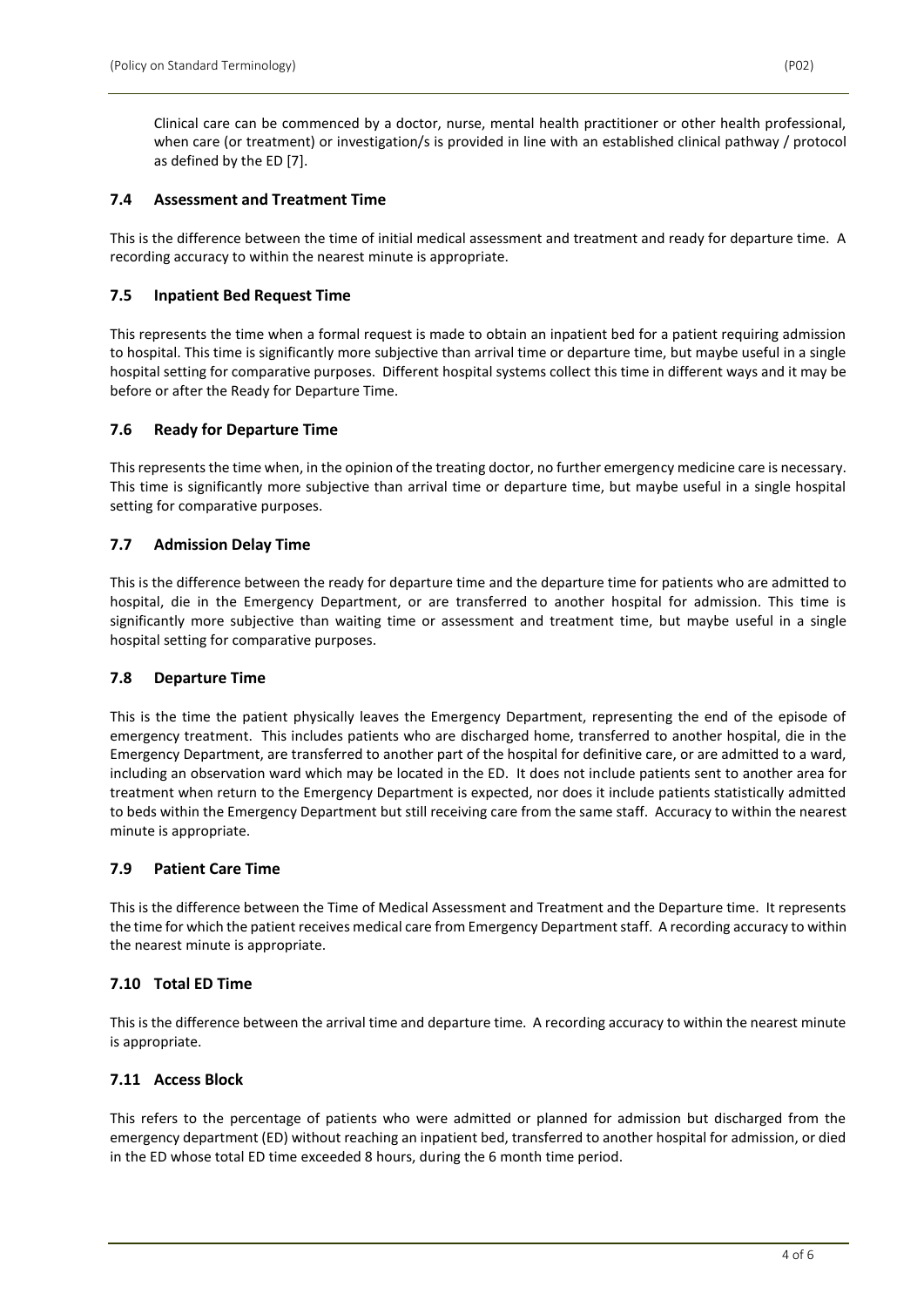## **7.12 ED Overcrowding**

This refers to the situation where Emergency Department function is impeded primarily because the number of patients waiting to be seen, undergoing assessment and treatment, or waiting for departure exceeds either the physical or staffing capacity of the Emergency Department.

## **7.13 TIME BASED TARGETS**

The Shorter Stays in Emergency Departments (SSEDs) target and the National Emergency Access refer to time-based targets relating to patient length of stay in the ED, implemented in New Zealand and Australia respectively. Both targets were introduced to improve patient flow with regard to of discharge from the ED or admission to an in-patient unit/ward, leading to improved quality and timeliness of care.

The SSEDs, introduced in 2009, requires district health boards (DHBs) ensure that *"95 per cent of patients will be admitted, discharged or transferred from an ED within six hours"* [8].

The NEAT, introduced in 2012, is an objective of the *National Partnership Agreement on Improving Public Hospital Services,* and has been set at *"90 per cent of all patients presenting to a public hospital ED will either physically leave the ED for admission to hospital, be referred to another hospital for treatment, or be discharged within four hours"*[9].

## **7.14 SHORT STAY UNIT**

This refers to a unit designated and designed for the short term treatment, observation, assessment and reassessment of patients initially triaged and assessed in the ED. Short stay units have specific admission and discharge criteria and policies. They are physically separated areas from the ED acute assessment area, and are not designed for short term stays longer than 24 hours. Short stay units have a static number of beds with oxygen, suction, patient and ablution facilities. They are not a temporary ED overflow area, or used to keep patients solely awaiting an inpatient bed or awaiting treatment in the ED [10].

## **8. DIAGRAMMATIC REPRESENTATION**